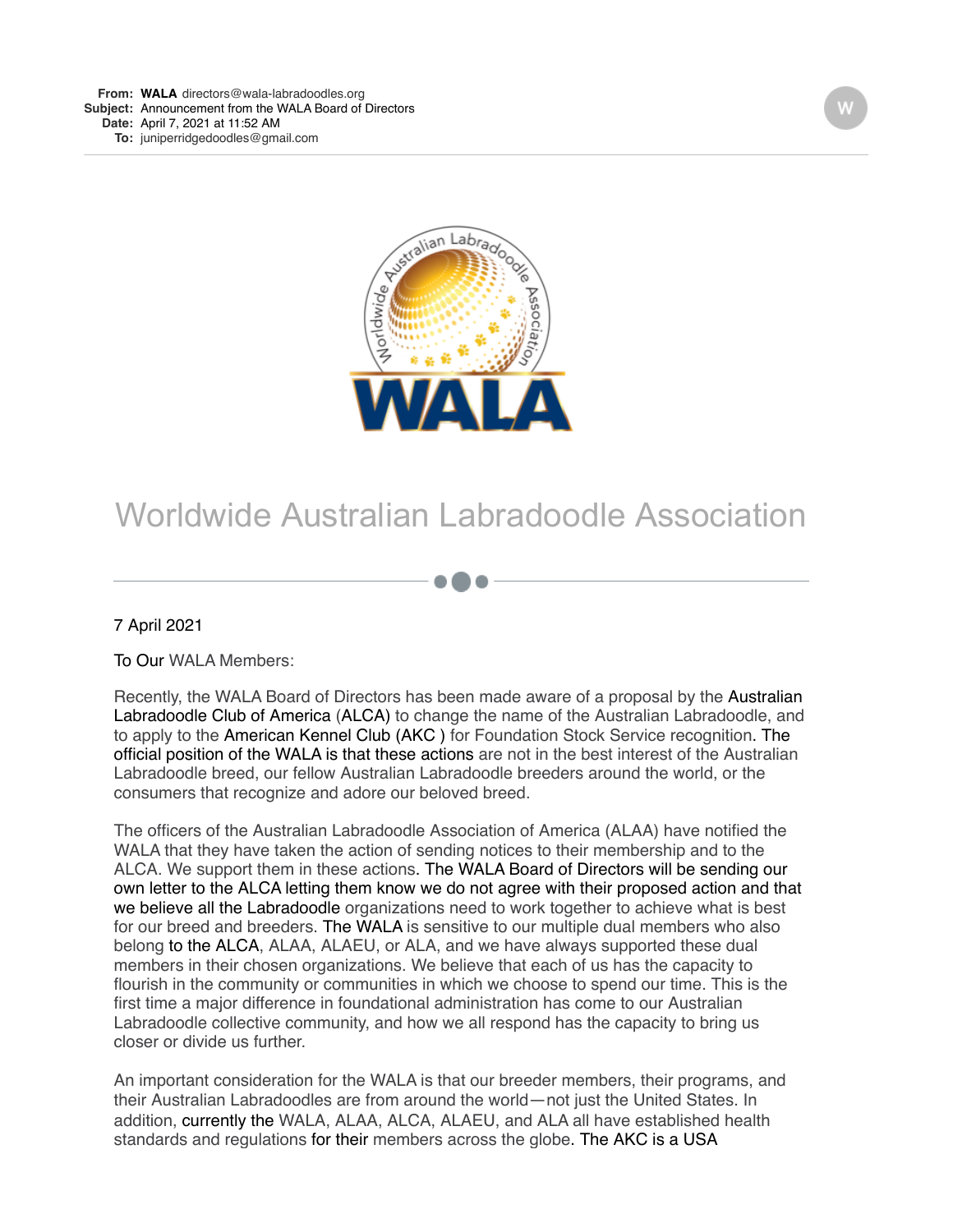standards and regulations for their members across the globe. The AKC is a USA organization with a registry only and has no requirement for health testing or health testing standards. Their emphasis is on conformation and dog shows/competitions. Aligning with the AKC could stand to divide and isolate our worldwide Labradoodle breeders, thereby weakening our breed as a whole, rather than strengthening our global efforts to develop our breed. The elevation of AKC breeders above all others serves to divide the breeding world further instead of uniting us. We see this with the "preservation" and elitist attitudes of many AKC and other "purebred" dog breeders around the country.

The strength and diversity we offer to this breed in being able to continue to build new lines cannot be understated. When a breed is accepted into the AKC, the stud book of that breed is closed by the AKC—this means NO infusions are allowed. Many breeders and geneticists feel strongly that this is the beginning of the end for any breed. The combined organizations of the WALA, ALAA, ALAEU, and ALA allow infusions under careful guidance, rules, regulations, standards of care, and health testing. We all have similar overall goals and direction for the breed.

Genetic diversity is the backbone and strength of our breed and allowing the AKC to become involved will only lead to a smaller genetic base, no infusions, and the future of our beloved breed being placed in the hands of another organization. The AKC's past actions have already proven how easy it is to negatively impact a dog breed by closing stud books and not allowing any infusions or new lines to be created within breeds. Conversely, the WALA has encouraged the creation of new lines and supported genetic diversity as a benefit and strength of our breed.

This action by the ALCA may be a moot proposal, as it appears that acceptance into the AKC's Foundation Stock Service program would not be allowed for several reasons, including that the AKC does not recognize new breeds made up of existing AKC breeds. However, the attempt is still very concerning for our entire Labradoodle community. Here is an outline of the program if you wish to look at it: [AKC Foundation Stock Service Program](http://r20.rs6.net/tn.jsp?f=0013Kdx2Nh0-q_iUNN2d-ncxmrAc9tea4B-ioVqJocWLyKNieVE6ccxfR2BLeIBjvGWo-ZwWMpupzE9C_cAm82X337IOjXycgMI1coRQZsAhh9YEmue4YQVCHgE16Lb3SacJLxtUdxIQSYz5xKiSijR2FJDNMmXhM12J-aYgHI87bopeV4S_pxE4R8pyOsohGNuntZQ2D1FiHv27eXSuDe50F-7biY_m-MVFMi9lr2x8tZUfgFD8ZsmxfMSUoFqT_u4VkvXDYLExzoufWRUOIP3DFMoj-5YtA7kmUr717kxLPS_MpBtmg68_D_DOU1h1pDDgsBWk9LGhhNvJtjbo0fG3zVdHRJePaMkuLKXWTvy5FnUOrJi-G-ipR_5sG4__vlihm-anx9X1V-JM4IV966e0MuYTMX9g3efOUK1Pmaup0wIkyrY0mHI3YPjL1EQfQIwoCMi9w5jgiUFtiu9d7NNApPN5umpyiE1&c=73I-uCiGgI8PxJ2QZRNOGwTTgw9VnC6WwJr8qFmhTVrvxgdCwJdxeA==&ch=zdq6r6uZ1xbpMBeEpsVnS5Ts_XaE3B6MQ8M3IsC4xNmP7Pa0Godbzg==&jrc=1).

The WALA Board of Directors is also very concerned about the purported Australian Labradoodle breed name change and potentially upsetting decades of breed name recognition around the world. A name change serves to collectively remove the worldwide recognition of our breed under the name Australian Labradoodle. Our breeders and breed organizations have worked diligently to educate consumers, from defining the Australian Labradoodle, to helping families find a responsible breeder, and connecting all the dots in between. Disrupting that progress with a name change for one small group of breeders would only serve to confuse people further, to say nothing of what that would mean for our dual member breeders. Shining a positive light on our Australian Labradoodle breed and differentiating it from all things "doodle" is the responsibility of our breed organizations and every single breeder of our breed. We all hold the responsibility to look beyond today and the current high demand for puppies and imagine a world where we have to work hard to promote and sell our breed. Collectively, we have given the Australian Labradoodle the name and recognition it deserves, and we cannot start over with a new name, divided by location, breed organization membership, or support.

We have heard comments suggesting that somehow hiding under the protective umbrella of the AKC would shield us as breeders from the Animal Rights agenda. This is a myth. The AKC fights for all breeding rights, not just AKC purebred breeding rights, because they understand that a law limiting one group will morph into a law limiting all very quickly. The AKC efforts will benefit hybrid or mixed breed breeders and breed clubs without having to join their ranks, because they recognize the danger to all. Because the Animal Rights agenda is worldwide, and we have a worldwide base of Australian Labradoodle breeders and breed organizations, many in our community would not be covered or assisted by any affiliation with the AKC, which has a litigation arm that is fighting legislation in the USA only. It is incumbent upon us as breed clubs and individual breeders wherever we are in the world to join the fight